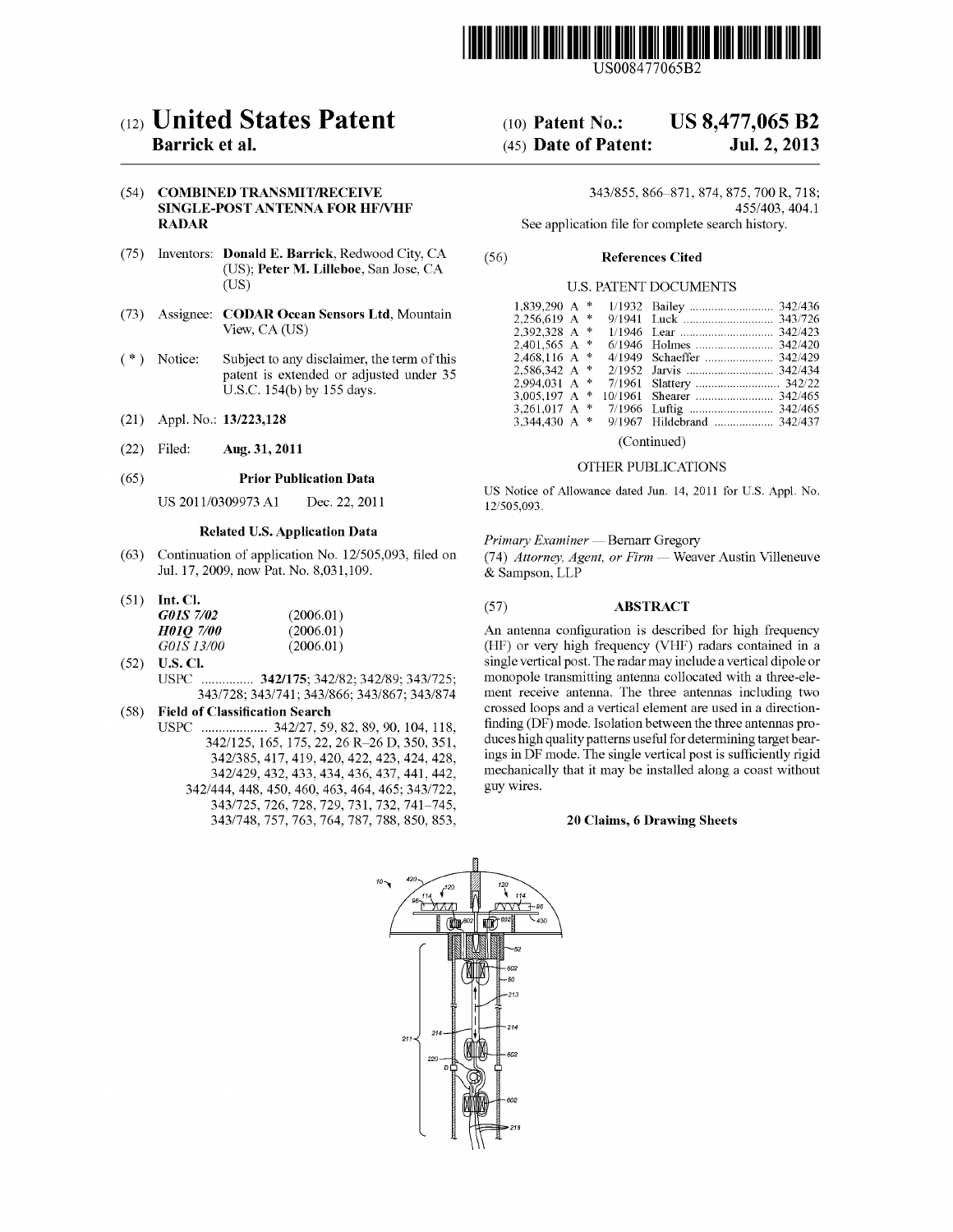## U.S. PATENT DOCUMENTS

|                 |  |                                | $5.332.790$ A $^{\circ}$                | $9/1996$ Diamond          |
|-----------------|--|--------------------------------|-----------------------------------------|---------------------------|
| 3.701.155 A $*$ |  |                                | 5.945.947 A $*$                         | 8/1999 Cunningham.        |
| 4.054.881 A $*$ |  |                                | 6.484.021 B1*                           | $11/2002$ Hereford et al. |
| 4.121.216 A $*$ |  | 10/1978 Bunch et al.  342/424  | 6.774.837 B2                            | 8/2004 Barrick et al.     |
| 4.135.191 A $*$ |  | 1/1979 Sawicki  342/436        |                                         |                           |
| 4.194.207 A $*$ |  | 3/1980 Zauscher  342/434       | $6,822,574$ B <sub>2</sub> <sup>*</sup> | 11/2004 Nakamura          |
| 4.194.244 A $*$ |  |                                | 6.856.276 B2                            | $2/2005$ Barrick et al.   |
|                 |  |                                | 6.919.839 B1                            | $7/2005$ Beadle et al.    |
| 4.306.240 A $*$ |  |                                | 6,963,301 B2                            | $11/2005$ Schantz et al.  |
|                 |  | 12/1981 Yasuda et al.  342/436 | 7.298.314 B2                            | $11/2007$ Schantz et al.  |
| 4.307.402 A $*$ |  | 12/1981 Watanabe  342/433      |                                         |                           |
| 4.314.251 A $*$ |  |                                | 7.414.571 B2                            | 8/2008 Schantz et al.     |
| 4.433.336 A $*$ |  |                                | 7.538.715 B2                            | 5/2009 Langford et al.    |
| 4.489.327 A $*$ |  |                                | 7.592.949 B2                            | 9/2009 Schantz et al.     |
| 4.528.566 A $*$ |  |                                | 7.688.251 B2                            | 3/2010 Barrick et al.     |
| 4.573.053 A $*$ |  |                                | $7.755.552 B2*$                         | $7/2010$ Schantz et al    |
| 4.588.993 A $*$ |  |                                | 7,859,452 B2                            | $12/2010$ Schantz et al.  |
| 4.595.928 A $*$ |  |                                | 2006/0132352 A1                         | $6/2006$ Schantz et al.   |
| 4.724.442 A $*$ |  |                                |                                         |                           |
| 4.806.851 A $*$ |  | 2/1989 Krider et al.  342/460  | * cited by examiner                     |                           |

|  |  | U.S. PATENT DOCUMENTS                        |                 |  | 5.361.072 A 11/1994 Barrick et al.                  |
|--|--|----------------------------------------------|-----------------|--|-----------------------------------------------------|
|  |  |                                              | 5.552.796 A $*$ |  |                                                     |
|  |  |                                              |                 |  | 5,945,947 A * 8/1999 Cunningham  342/442            |
|  |  |                                              |                 |  | 6,484,021 B1 $*$ 11/2002 Hereford et al.  455/404.1 |
|  |  | 4,121,216 A * 10/1978 Bunch et al.  342/424  | 6.774.837 B2    |  | 8/2004 Barrick et al.                               |
|  |  |                                              |                 |  |                                                     |
|  |  |                                              | 6.856.276 B2    |  | 2/2005 Barrick et al.                               |
|  |  |                                              |                 |  |                                                     |
|  |  |                                              | 6.919.839 B1    |  | 7/2005 Beadle et al.                                |
|  |  | 4,306,240 A * 12/1981 Yasuda et al.  342/436 | 6,963,301 B2    |  | $11/2005$ Schantz et al.                            |
|  |  |                                              | 7.298.314 B2    |  | $11/2007$ Schantz et al.                            |
|  |  |                                              | 7.414.571 B2    |  | 8/2008 Schantz et al.                               |
|  |  |                                              |                 |  |                                                     |
|  |  |                                              | 7.538.715 B2    |  | 5/2009 Langford et al.                              |
|  |  |                                              | 7.592.949 B2    |  | 9/2009 Schantz et al.                               |
|  |  |                                              | 7.688.251 B2    |  | 3/2010 Barrick et al.                               |
|  |  |                                              | $7.755.552 B2*$ |  | 7/2010 Schantz et al.  343/718                      |
|  |  |                                              | 7.859.452 B2    |  | $12/2010$ Schantz et al.                            |
|  |  |                                              | 2006/0132352 A1 |  | $6/2006$ Schantz et al.                             |

 $^\ast$ cited by examiner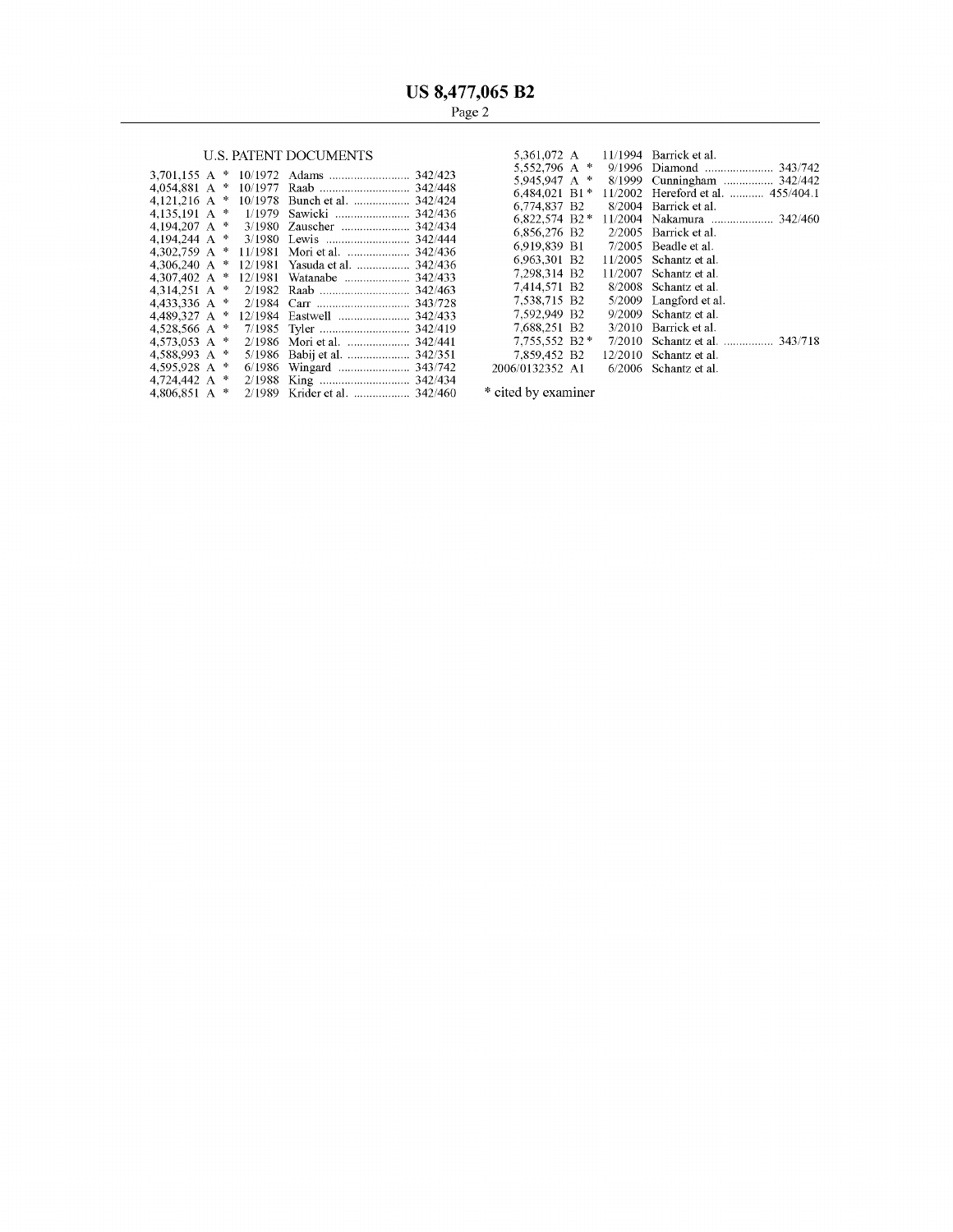$10 -$ 



**FIG. 1**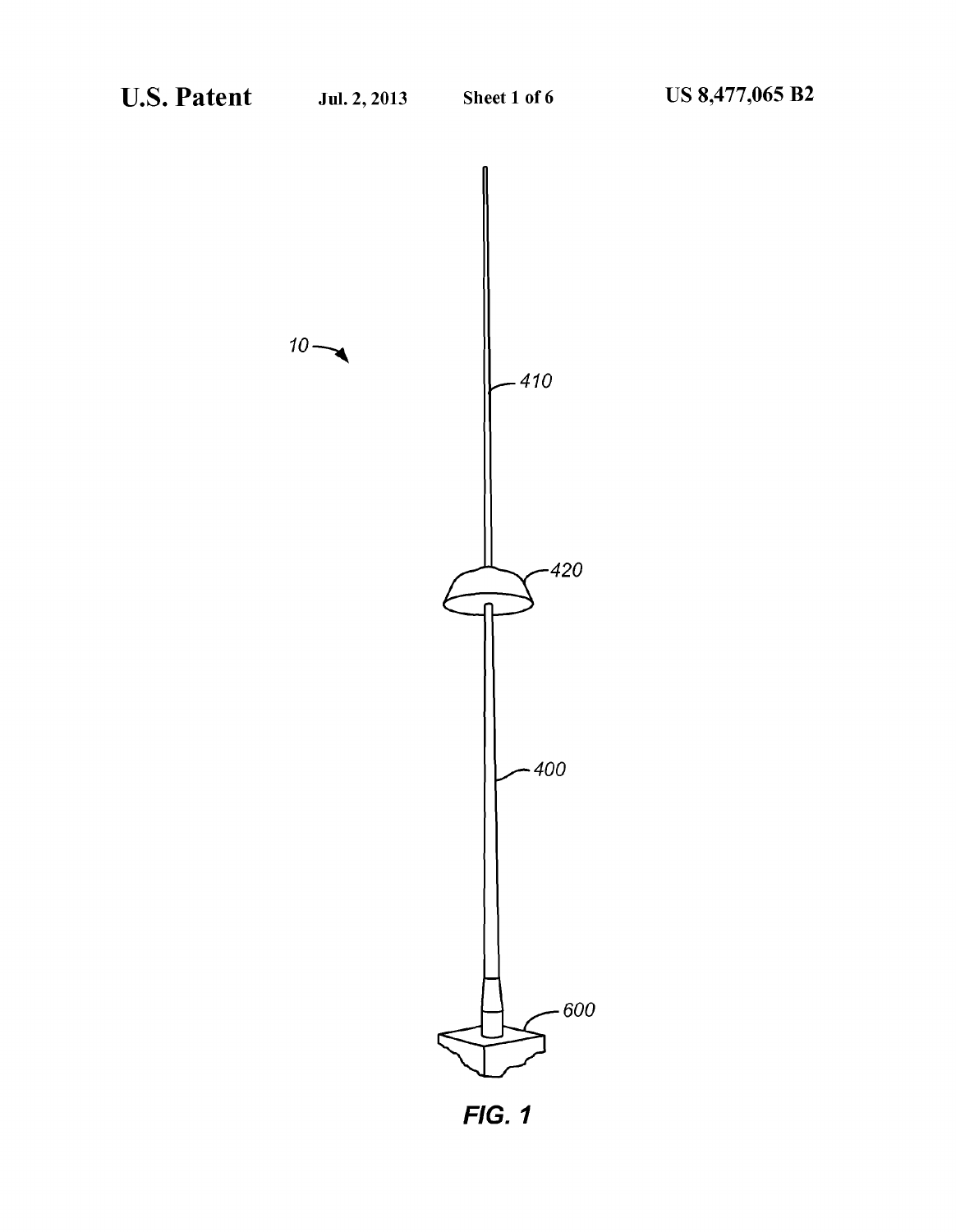*,-1ob* 





*211* 

FIG. 2A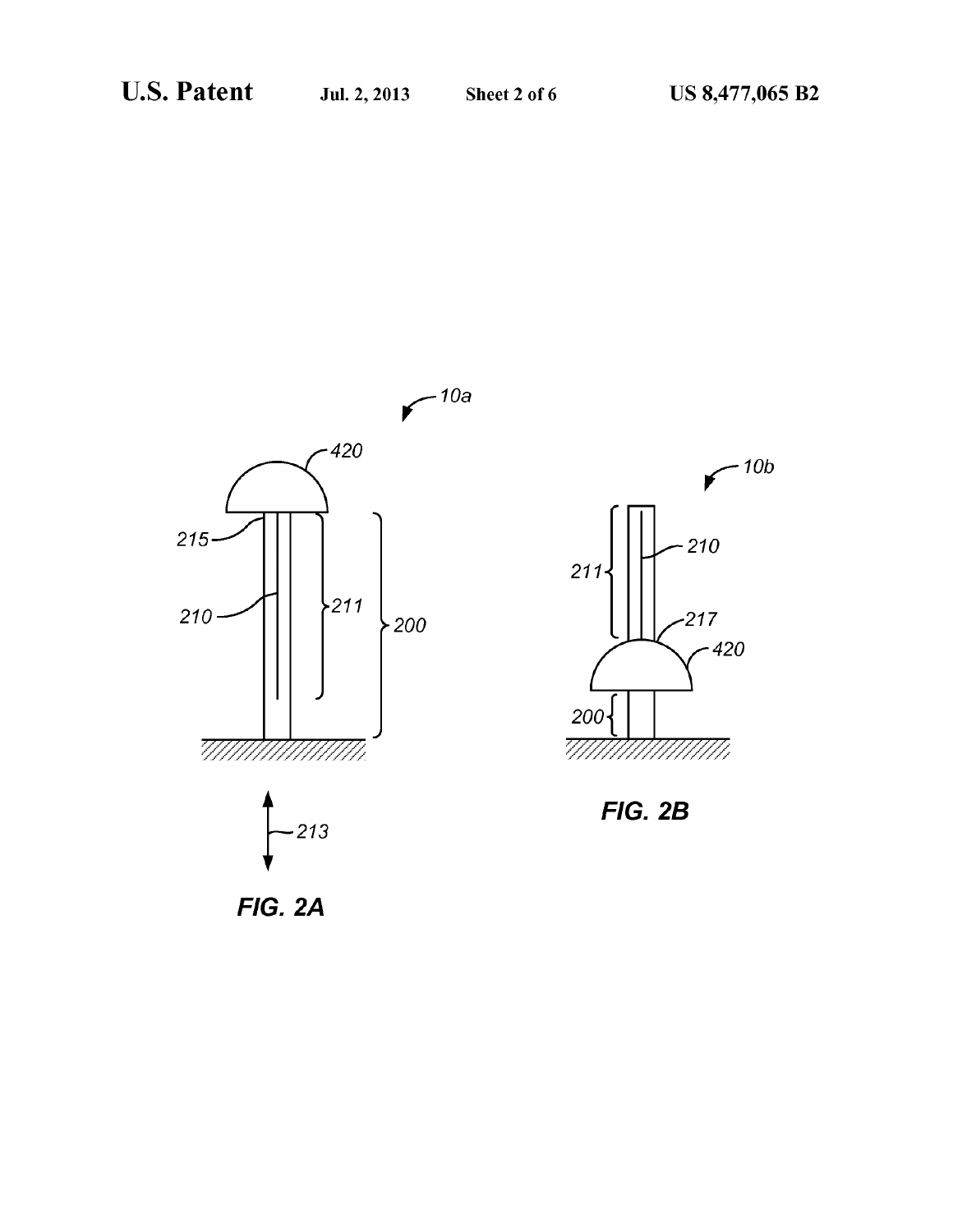

FIG. 3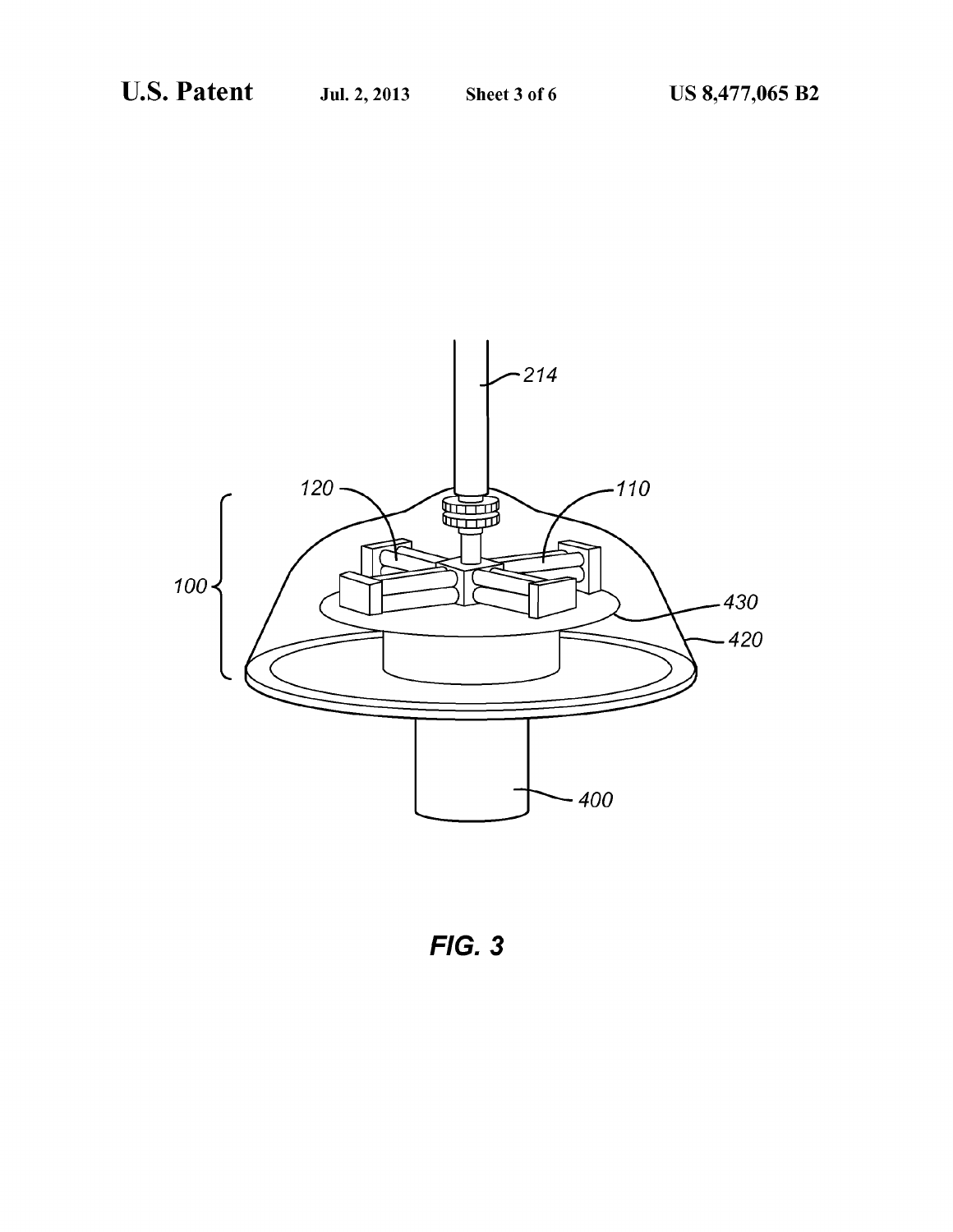

FIG. 4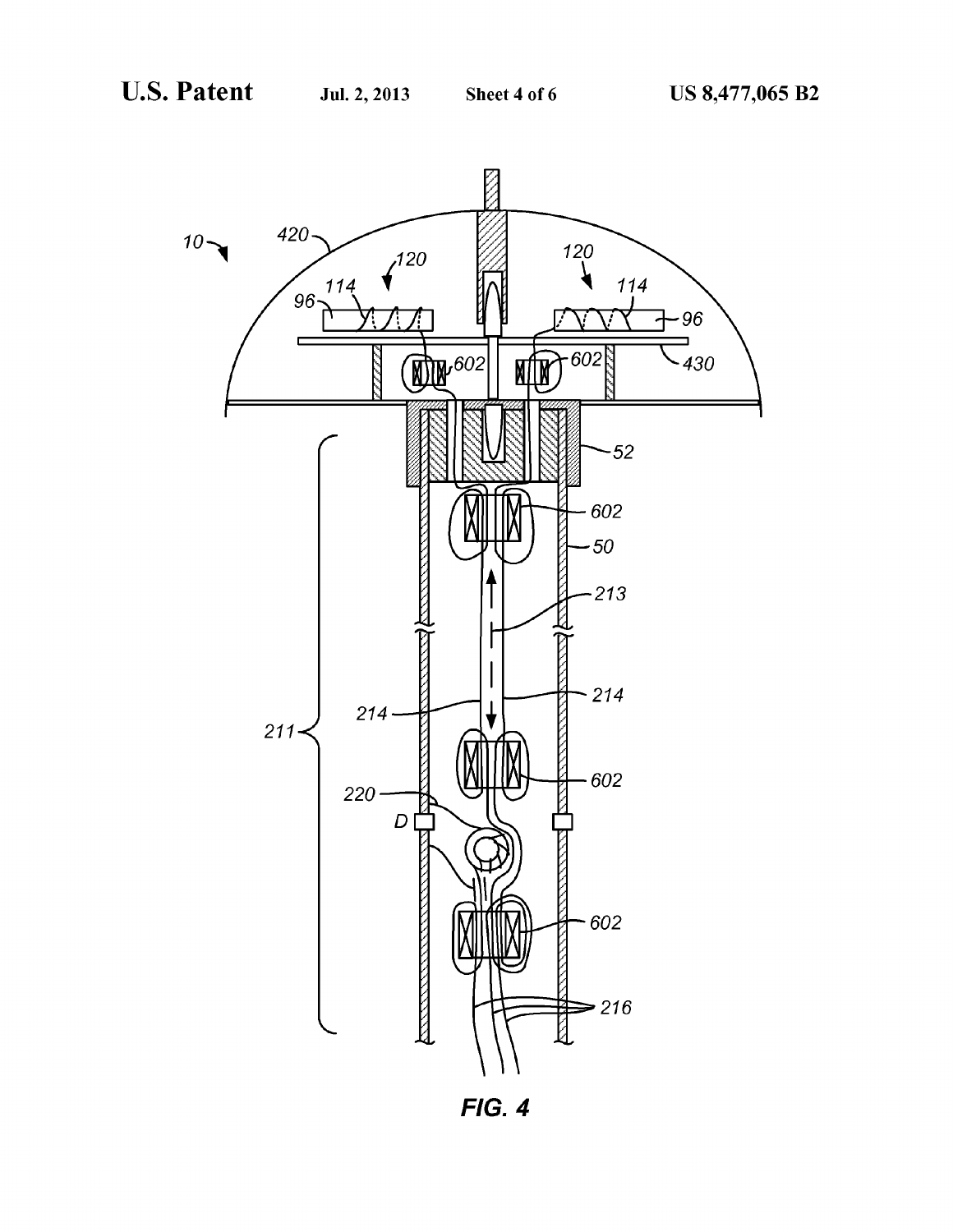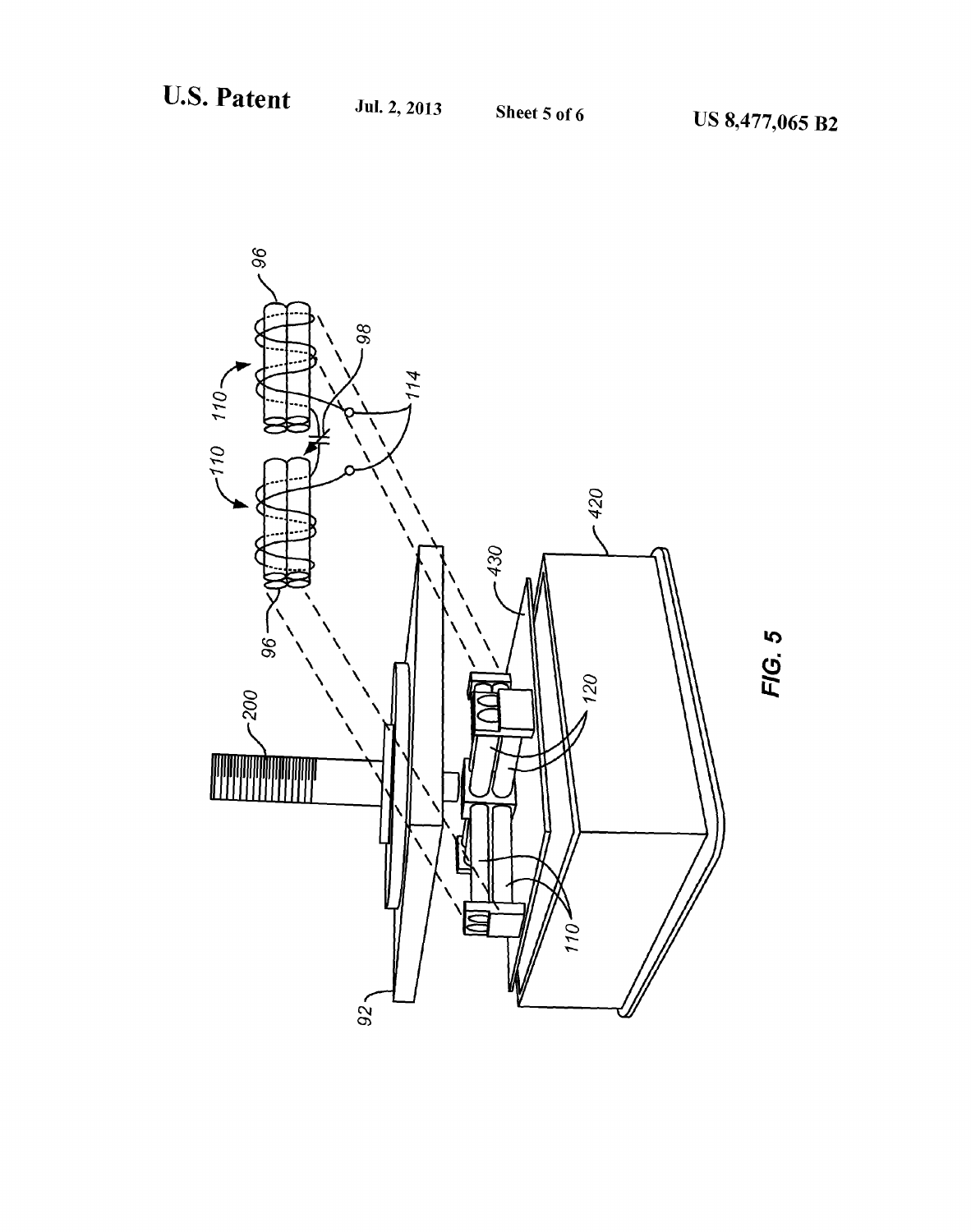

FIG. 6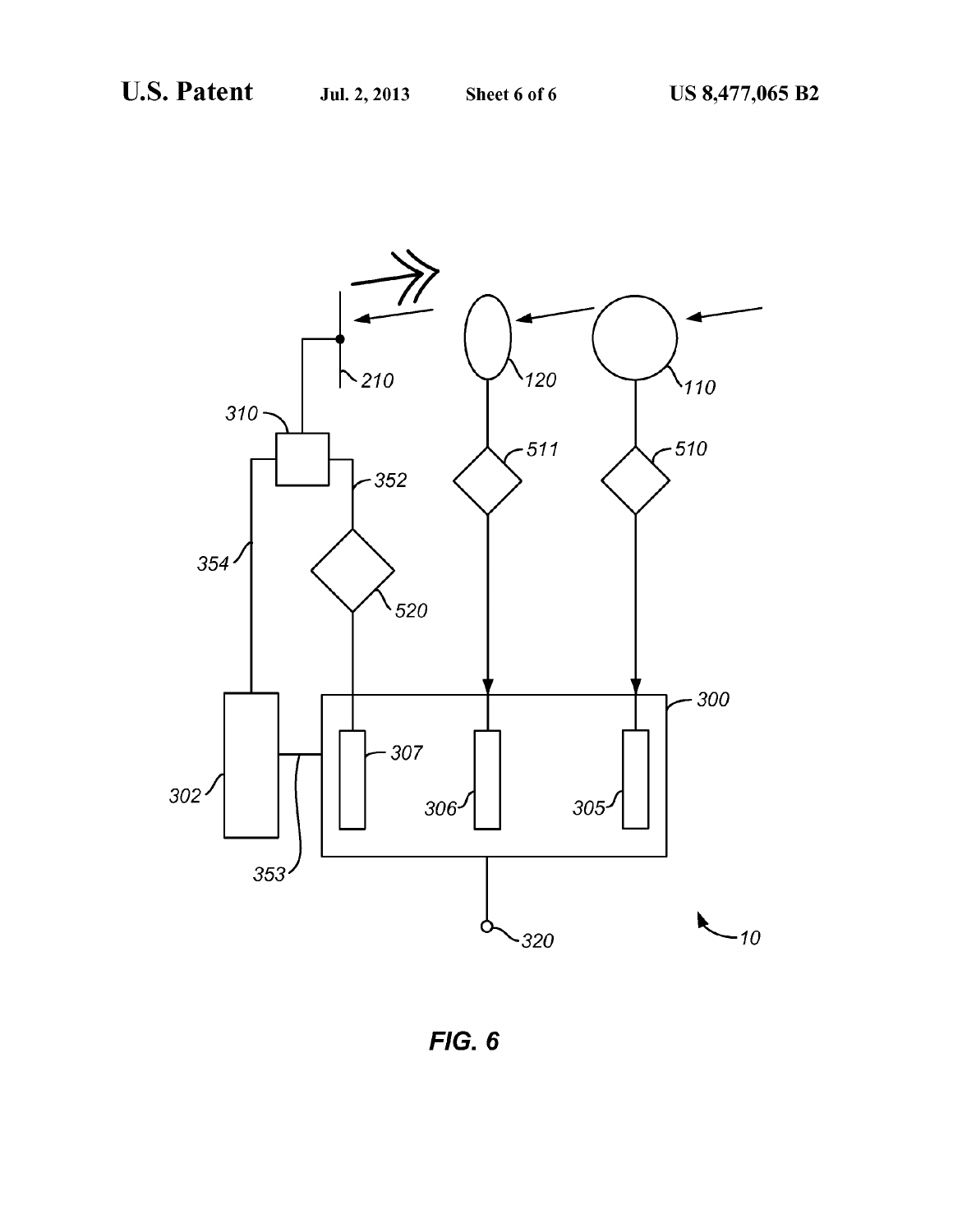5

### **COMBINED TRANSMIT/RECEIVE SINGLE-POST ANTENNA FOR HFNHF RADAR**

#### RELATED APPLICATIONS

This application claims priority under U.S.C. §120 from and is a continuation of U.S. patent application Ser. No. 12/505,093, filed Jul. 17, 2009 and titled "COMBINED TRANSMIT/RECEIVE SINGLE-POST ANTENNA FOR HFNHF RADAR", which is hereby incorporated by reference, now U.S. Pat. No. 8,031,109.

#### **BACKGROUND**

1. Field of the Invention

The present methods, devices, and systems relate generally to the field of radars, and more particularly to HF/VHF radars that scatter signals from ocean surface or from targets such as ships on the sea. Specifically, the present methods, devices, 20 and systems invention relate to antenna systems useful for such radars. The present methods, devices, and systems facilitate reduction in antenna system size while providing the level of performance found in current larger antenna systems.

HF radars have been used since the 1960s. When located at coastal areas and transmitting vertical polarization, HF radar systems may exploit the high conductivity of sea water to propagate their signals (e.g., in a surface-wave mode) well beyond the visible or microwave-radar horizon. Although HF 30 surface-wave radar (HFSWR) was initially considered for detecting military targets beyond the horizon (e.g., ships, low-flying aircraft or missiles), HFSWR also found widespread acceptance and use in the mapping of sea surface currents and the monitoring of sea state (e.g., waveheights ). 35 The radar echo used in these sea mapping/monitoring applications comes from Bragg scatter by ocean surface waves that are about half the radar wavelength, traveling toward and away from the radar.

Conventional radars determine target bearing by forming 40 and scanning narrow beams using radar antennas. One procedure for sea mapping/monitoring using HFSWR has been to use a transmit antenna system that floodlights a large bearing sector of the sea (e.g., 60°) with illumination. A separate receive phased-array then forms a narrow beam that is 45 scanned across the illuminated sector using software algorithms after signal digitization. The beamwidth (i.e., angular resolution) depends on the length of the antenna aperture, being proportional in radians to the wavelength divided by the array length. Because the wavelength at HF may be almost 50 1000 times greater than for microwave radars, the length of an HF array may be hundreds of meters long. While such radars were built and operated in the 1960s, antenna size and related cost impeded widespread acceptance. Coastal locations are valuable land for other public and private use, and suitable 55 locations for large antennas as coastal structures are difficult to obtain.

Compact HF radar systems may take the place of the above-described large phased arrays. CODAR systems have employed separate transmit and receive antenna subsystems, 60 with the two units separated by up to a wavelength. In many cases, such structures were still considered to be too obtrusive, and therefore incompatible with public use in beach areas, or for deployment on oil platforms or building rooftops.

These compact antenna systems for sea mapping/monitor- 65 ing coastal radars included separate transmit and receive antenna subsystems. The transmit unit was usually an omni**2** 

directional monopole, and the receive unit consisted of two crossed loops coaxially collocated on a vertical monopole. Such antenna systems were sufficiently compact that they were suitable for mounting on offshore oil platforms and on coastal building rooftops. Reductions in size may be achieved by replacing the large air loops employed by earlier technology with tiny crossed ferrite loopsticks housed in a weatherproof box on the post surrounding the monopole.

The loopstick antennas take advantage of the fact that an inefficient HF receive system will cause reduction of the desired target signal as well as a proportional reduction in the external noise. Therefore a signal to noise ratio (SNR) of the HF receive system may remain constant with decreased efficiency, to the point where the external noise is approaches the internal receiver noise, at which point SNR begins to suffer. Thus, the size and cost of the HF receiver antenna subsystem can be reduced (thereby decreasing its efficiency) to the point that the external noise approaches the internal receiver noise before any SNR penalty is experienced by the HF receiver antenna subsystem.

Coastal space available for radar antenna systems continues to shrink, and further reductions in size are desired. Coupling between transmit and receive antennas in a radar system 2. Description of the Related Art 25 reduce performance of the radar antenna system. Furthermore, external obstacles nearby such as power lines, buildings, fences, and trees all exacerbate mutual coupling problems.

#### SUMMARY

According to one aspect of the disclosure, an antenna system can be configured to transmit and receive (e.g., an antenna system that transmits and receives) radar signals includes a compact receive unit configured to receive HF or VHF radar signals. The compact receive unit includes a first loopstick antenna having a first phase center and a first loopstick axis. The compact receive unit also includes a second loopstick antenna having a second phase center and a second loopstick axis. The second loopstick axis is substantially orthogonal to the first loopstick axis. The compact receive unit is disposed within a receive unit enclosure that is hermetically sealed. The antenna system also includes a transmit/receive unit configured to transmit and receive the HF or VHF radar signals. The transmit/receive unit includes a substantially vertical transmit/receive antenna having a transmit/ receive phase center. The transmit/receive phase center, the first phase center, and the second phase center are substantially collinear along a substantially vertical axis. A transmit/ receive axis of the substantially vertical transmit/receive antenna is substantially orthogonal to the first loopstick axis and to the second loopstick axis. The transmit/receive unit also includes a conducting cylinder enclosing at least a portion of the substantially vertical transmit/receive antenna. The transmit/receive unit further includes at least one decoupling device inside the conducting cylinder and surrounding a portion of the substantially vertical transmit/receive antenna to decouple the substantially vertical transmit/receive antenna from the conducting cylinder and/or from the loopstick antennas. The antenna system also includes a receiver module coupled to the compact receive unit and to the transmit/receive unit. The receiver module is configured to receive a first receiver input signal from the compact receive unit. The receiver module is also configured to receive a second receiver input signal from the transmit/receive unit. The receive module is further configured to output a signal that is amplified and sent to the transmit/receive unit for radiation.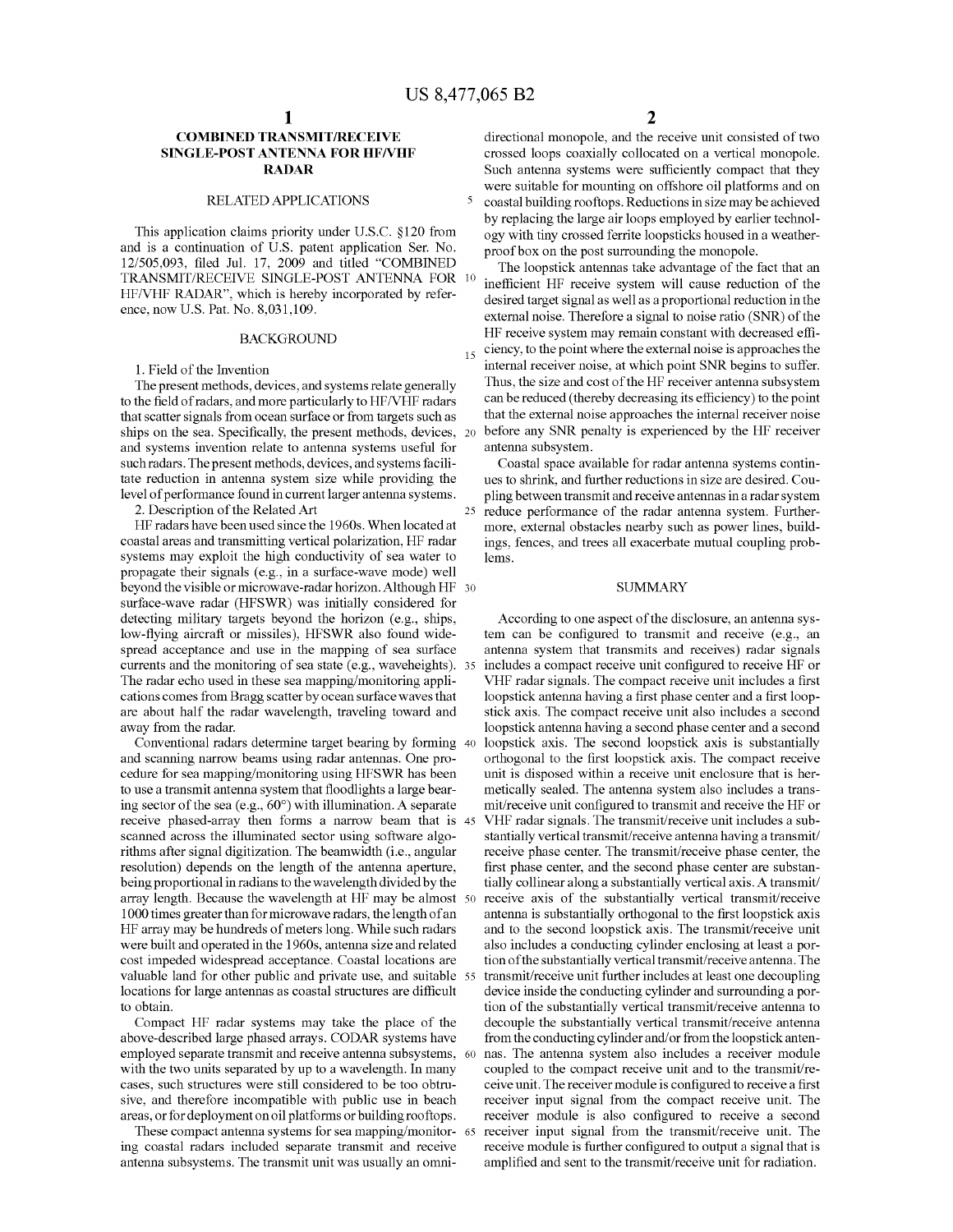Any embodiment of any of the present methods and systems may consist of or consist essentially of-rather than comprise/include/contain/have-the described functions, steps and/or features. Thus, in any of the claims, the term "consisting of' or "consisting essentially of' may be substituted for any of the open-ended linking verbs recited above, in order to change the scope of a given claim from what it would otherwise be using the open-ended linking verb.

#### BRIEF DESCRIPTION OF THE DRAWINGS

The following drawings form part of the present specification and are included to further demonstrate certain aspects of the present methods and apparatuses. The drawings illustrate<br>by way of example and not limitation. Identical reference <sup>15</sup> numerals do not necessarily indicate an identical structure. Rather, the same reference numeral may be used to indicate a similar feature or a feature with similar functionality. Not every feature of each embodiment is labeled in every figure in  $_{20}$ which that embodiment appears, in order to keep the figures clear.

FIG. **1** is an illustration of a combined radar transmit and receive antenna according to one embodiment.

FIG. 2A is a profile view of a combined radar transmit and 25 receive antenna having a receive unit at a top end according to one embodiment.

FIG. 2B is a profile view illustrating a combined radar transmit and receive antenna having a receive unit at a bottom end according to one embodiment.

FIG. 3 is a cross-sectional view illustrating a receive unit according to one embodiment.

FIG. **4** is a cross-sectional view illustrating an antenna system according to one embodiment.

FIG. **5** is a block diagram illustrating a three element collocated crossed-loopstick and monopole receive antenna unit according to one embodiment.

FIG. **6** is a block diagram illustrating a combined radar transmit and receive antenna according to one embodiment.  $\Delta$ 

#### DESCRIPTION OF ILLUSTRATIVE EMBODIMENTS

The terms "comprise" (and any form of comprise, such as  $45$  "comprises" and "comprising"), "have" (and any form of have, such as "has" and "having"), "include" (and any form of include, such as "includes" and "including") and "contain" (and any form of contain, such as "contains" and "containing") are open-ended linking verbs. Thus, a method comprising certain steps is a method that includes at least the recited steps, but is not limited to only possessing the recited steps. Likewise, a device or system comprising certain elements includes at least the recited elements, but is not limited to only possessing the recited elements.

The terms "a" and "an" are defined as one or more than one, unless this application expressly requires otherwise. The term "coupled" is defined as connected, although not necessarily directly, and not necessarily mechanically.

A difference in efficiency between transmit and receive 60 antennas may influence sensitivity to coupling. Improved transmit antenna efficiency is obtained at vertical sizes between a quarter and a half wavelength. Currents may be induced on such antennas at or near resonance. On the other hand, inefficient loop antennas may be used for receive anten- 65 nas because they are compact and low cost. Loop antennas may have low radiative current flow. As a result, the efficient

**4** 

element with high currents represents an unbalance when physically located near the inefficient antenna with small currents.

A slight perturbation in a current on the transmit antenna may be bigger than a current on the receive antenna. This small perturbation may be produced by some dissymmetry with the loop antennas, feed lines, or from nearby metallic or dielectric obstacles that are often unavoidable. The transmit antenna current perturbation induces a weak current on the 10 loop antenna that disrupts received signals. Thus, the transmit antenna is coupled to the loop antenna resulting in disrupted signals at the loop antenna. Coupling may be calculated according to the equation given below.

#### Coupling~loop/dipole inefficiency+loop/dipole isolation (dB)

Both the loop/dipole inefficiency quantity and the loop/ dipole isolation quantity are negative numbers. The coupling may be measured with a network analyzer as the ratio of the measured current out of the loop to the current into the dipole (or monopole). The output current from the loop includes gain from preamplifiers. According to one embodiment, loop/ dipole isolation for acceptable received loop antenna patterns maybe 20 dB.

For example, at 12-14 MHz the loop/dipole inefficiency ratio may be  $-10$  to  $-12$  dB. This includes loop antenna preamplifier gain, which may be 20 dB. Without the preamplifier the inefficiency may be -30 to -32 dB. Based on the above equation, according to one embodiment, a coupling 30 level maybe -30to -32 dB for 12-14 MHz. The difference in efficiencies may grow (decrease) as the frequency is reduced (raised). For another example, at 4-5 MHz an inefficiency ratio may be  $-20$  to  $-22$  dB, and coupling may be  $-40$  to  $-42$ dB. In a further example, at 24-27 MHz an inefficiency ratio 35 may be -5 dB and coupling may be -25 dB.

An antenna system as described below combines transmit and receive antennas in a small form factor that occupies small land areas and is hermetically sealed against natural elements such as rain. Coupling between the transmit and receive antennas is reduced to allow the transmit and receive antennas to be collocated without distorting the signal patterns received by the antenna system.

FIG. **1** is an illustration of a combined radar transmit and receive antenna according to one embodiment. An antenna system **10** includes a receive unit enclosure **420** attached to a mast 400. The mast 400 is oriented substantially vertical to the ground. The mast **400** may be a conducting tube (e.g., aluminum) through which feed wires run surrounded by a fiberglass tube. A portion of the antenna system **410** above the 50 receive unit enclosure **420** may have a semi-rigid whip structure. The location of the receive unit enclosure **420** on the mast **400** may vary such that the portion of the antenna system **410** extends above the receive unit enclosure **420.** According to one embodiment, the receive unit enclosure **420** may be 55 located between about 10 and about 90 percent (e.g., 10, 20, 30, 40, 50, 60, 70, 80, 90 percent) along the length of the mast **400** above a concrete footer **600.** For example, the receive unit enclosure **420** may be located half way up the mast **400** from the concrete footer **600.** 

The receive unit enclosure **420** is hermetically sealed and protected from natural elements such as rain resulting in a watertight and weatherproof structure. The antenna system **10** is mechanically stable by mounting the mast **400,** for example, in the concrete footer **600,** allowing the antenna system 10 to stand freely without the use of horizontally extending guy wires. Thus, the antenna system **10** occupies a small footprint in coastal land.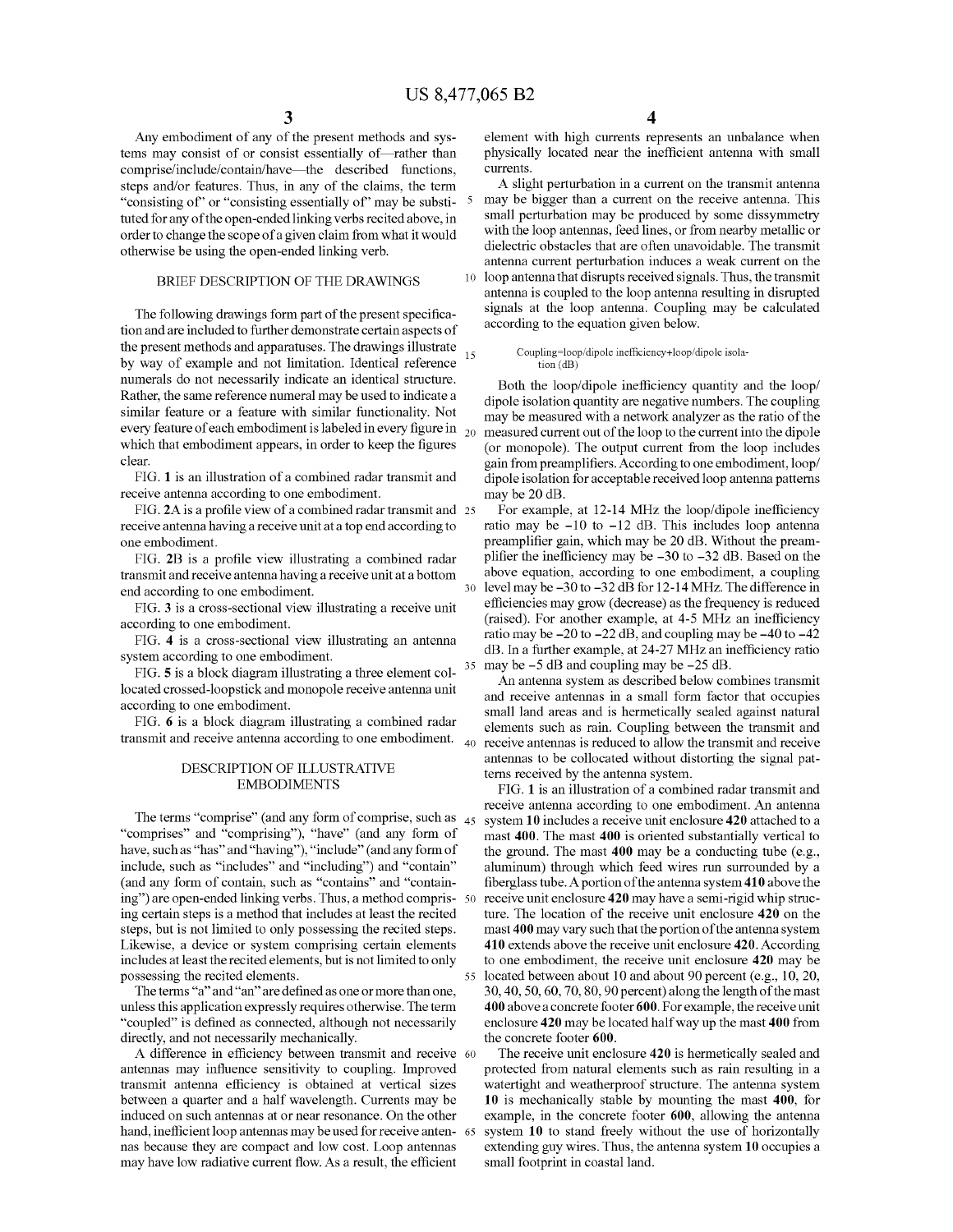According to one embodiment the antenna system 10 may operate in high frequency (HF) or very high frequency (VHF) ranges. If a frequency range such as, for example, 12-14 MHz is desired the antenna system 10 may include a dipole antenna. In this frequency range, a height of the antenna system 10 may be one half the wavelength of operation or 60% to 100% of one half the wavelength of operation (e.g., approximately 25 feet). If a frequency range such as, for example, 4-5 MHz is desired the antenna system 10 may include a monopole antenna with radial ground-screen wires lying on the ground or buried slightly beneath the surface. A monopole antenna is generally one half of a dipole antenna and may have a ground plane on the ground. In this frequency range, a height of the antenna system  $10$  may be one quarter  $_{15}$ the wavelength of operation or 60% to 100% of one quarter the wavelength of operation.

The dipole or monopole antenna may be housed in the mast 400 and/or the portion 410 and operate as both a transmit and receive antenna. The receive unit enclosure  $420$  may house  $_{20}$ additional receive antennas such as, for example, crossed loop antenna elements. The antenna system 10 may receive and process one or more signals.

Coupling between antennas housed in the receive unit enclosure 420, the mast 400, and the portion of the antenna 25 system 410 may be reduced my adjusting a location of the receive unit enclosure 420 in the antenna system. Two example locations for the receive unit enclosure 420 are presented in FIGS. 2A-2B.

FIG. 2A is a profile view of a combined radar transmit and 30 receive antenna having a receive unit at a top end according to one embodiment. An antenna system *lOa* includes a receive unit enclosure 420 mounted on a top end 215 of a transmit/ receive unit 200. The transmit/receive unit 200 includes a transmit/receive antenna 210, such as a dipole or monopole, 35 having a length 211. A transmit/receive axis 213 of the antenna system *lOa* is substantially parallel to the transmit/ receive antenna 210.

enclosure 420 are positioned at locations where undesired 40 coupling of the antennas in the receive unit enclosure 420 to currents resulting from the transmit/receive antenna 210 are low. Thus, coupling between the transmit/receive antenna 210 and the receive unit enclosure 420 is reduced.

Although the receive unit enclosure 420 is shown on the top 45 end 215, the receive unit enclosure 420 may be mounted anywhere along the transmit/receive unit 200. An alternative arrangement of the receive unit enclosure 420 is shown in FIG. 2B.

FIG. 2B is a profile view illustrating a combined radar 50 transmit and receive antenna having a receive unit at a bottom end according to one embodiment. The antenna system *lOb*  includes the receive unit enclosure 420 mounted above the transmit/receive unit 200. The transmit/receive antenna 210 having the length 211 is mounted above the receive unit 55 enclosure 420 on a bottom end 217 of the transmit/receive antenna 210.

Coupling between antennas in the receive unit enclosure 420 and the mast 400 and the portion 410 may be reduced when the receive unit enclosure 420 is located near a bottom 60 end of the antenna system  $10b$  because coupling with currents from the dipole or monopole antenna are reduced. Additionally, coupling may be reduced through adjusting a feed point of the antenna in the mast 400 and portion 410. Off-center feeds for antennas provide adjustable matching impedance 65 and tapering of a vertical current distribution to reduce coupling.

FIG. 3 is a cross-sectional view illustrating a receive unit according to one embodiment. The receive unit enclosure 420 is mounted on the mast 400 and coupled (e.g., attached) to an upper dipole antenna portion 214.

The receive unit enclosure 420 has a compact receive unit 100, which includes a first loopstick antenna 110 collated with a second loopstick antenna 120. The second loopstick antenna 120 is aligned substantially orthogonal to the first loopstick antenna 110. Thus, a first loopstick axis or plane is substantially orthogonal to a second loopstick axis or plane. Further, the first loopstick axis and the second loopstick axis are substantially orthogonal to a transmit/receive axis 213 of the transmit/receive unit 200. The first loopstick antenna 110 has a first phase center, and the second loopstick antenna 120 has a second phase center. The first phase center and the second phase center may be located collinear with or collocated along a substantially vertical axis with a transmit/receive phase center of the transmit/receive unit 200.

Windings around the loopstick antennas 110, 120 have a number of turns selected, in part, such that a resonant condition is realized for the frequency band of operation. The resonant condition may also be selected, in part, using a fixed or adjustable tuning capacitance (not shown) in series with the loopstick antennas 110, 120. That is, the frequencies of operation of the compact receive unit 100 may be adjusted, in part, through the number of windings of the loopstick antennas 110, 120 and a tuning capacitance.

The loopstick antennas 110, 120 may be coupled to feed lines, amplifiers, or preamplifiers through a board 430 such as, for example, a printed circuit board. According to one embodiment, the board 430 may include the electronic components such as, for example, preamplifiers for increasing the magnitude of signal received by the loopstick antennas 110, 120. In this embodiment, the loopstick antennas 110, 120 may be active antennas.

According to one embodiment, the input impedance of the compact receive unit 100 matches feed lines and amplifiers by canceling out the reactive impedance. For example, the input In this embodiment, antennas located in the receive unit impedance of the compact receive unit 100 may be approximately fifty ohms.

> FIG. 4 is a cross-sectional view illustrating an antenna system according to one embodiment. The antenna system 10 has the receive unit enclosure 420 mounted on the transmit/ receive unit 200. The receive unit enclosure 420 includes the first loopstick antenna 110 and the second loopstick antenna (extending out of the page). The loopstick antenna 110 may be, for example, a ferrite rod 96 wrapped with a wire 114.

> The dipole antenna portions 214, 216 may not include equal number of wires. For example, one wire of the lower dipole antenna portion 216 may couple to a feed point 220. The feed point is on a conducting cylinder 50, such as aluminum. The conducting cylinder 50 is encased in a vertical fiberglass cylinder for structural rigidity as well as for protection from weather and other natural elements.

> The conducting cylinder 50 carries currents on a surface of the conducting cylinder, and the currents may transmit or receive signals. In the case of the lower dipole antenna portion 216 being a coaxial cable, the currents on the conducting cylinder 50 may induce currents on an outer shield of the lower dipole antenna portion 216. Currents on the lower dipole antenna portion 216 and the conducting cylinder 50 may couple to create an unsymmetrical radiation pattern. Along the dipole antenna portions 214, 216 may be one or more decoupling devices such as ferrite filters 602.

> The ferrite filters 602 placed along the lower dipole antenna portion 216 and the upper dipole antenna portion 214 reduce coupling between (decouple) the antenna portions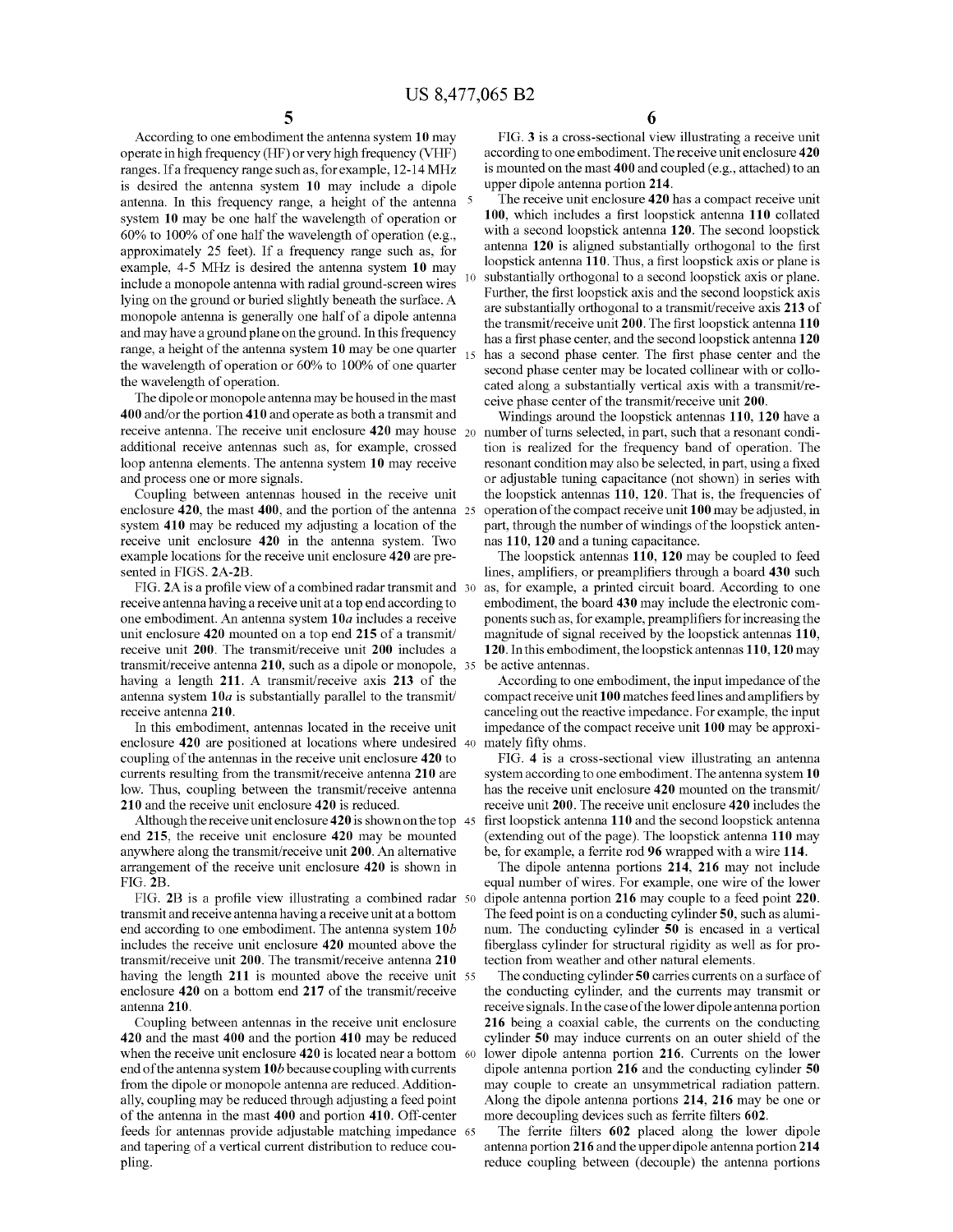**214, 216** and the conducting cylinder **50** (and/or between the antenna portions **214, 216** and the loopstick antennas) due to the dissymmetry of the feed being placed on one side of the dipole or monopole conducting cylinder.

Each of the ferrite filters **602** may present an impedance to current flow of approximately 50 to 100 ohms. The impedance of each ferrite filter **602** is based, in part, on a number of turns of wire within an inner diameter on the ferrite filter **602.**  For example, if three or four turns are used, impedance of the ferrite filter **602** may exceed 500 ohms.

According to one embodiment, several ferrite filters **602**  are placed at locations near the feed point **220.** In another embodiment, coupling may be measured while ferrite filters **602** are individually added. When a point of diminishing 15 return is reached such that additional ferrite filters **602** do not reduce coupling, no more ferrite filters **602** are added.

A position of the feed point **220** determines, in part, coupling within the antenna system **10.** According to one embodiment, the feed point **220** is held in a relatively constant location by foam filler (not shown). The foam filler may be placed in several locations to prevent cable position changes of the cables.

The antenna system **10** operates along the transmit/receive axis **213,** which is substantially parallel to the length **211** of the transmit/receive antenna **210.** 

FIG. **5** is a block diagram illustrating a three element collocated crossed-loopstick and monopole receive antenna unit according to one embodiment. An embodiment of a three element collocated crossed-loopstick and monopole receive 30 antenna unit is disclosed in U.S. Pat. No. 5,361,072, which is incorporated by reference here. The board **430** is coupled to the first loopstick antenna **110** and the second loopstick antenna **120.** The board **430** may be a printed circuit board and include preamplifiers coupled to the antennas **110, 120.** 35 The first loopstick antenna **110** includes ferrite rods **96** and a wire **114** wrapped around the ferrite rods **96.** A tuning capacitor **98** is coupled between ferrite rods **96.** 

According to one embodiment, the antennas **110, 120,** and other antennas have substantially equal signal levels. The 40 material of the ferrite rods **96** and preamplifiers on the board **430** may be selected to optimize a ratio of external noise to internal noise. For example, margins exceeding 10 decibels may be obtained. Larger margins generally do not increase

The board **430** and antennas **110, 120** are enclosed in the receive unit enclosure **420** with a weatherproof lid **92.** The transmit/receive unit **200** is attached to the weatherproof lid **92.** 

FIG. 6 is a block diagram illustrating a combined high 50 frequency radar transmit and receive antenna according to one embodiment. The antenna system **10** includes a receiver module **300,** which may be, for example, a Direct Digital Synthesizer (DDS) chip.A receiver output signal **353** couples the receiver module **300** to a transmit amplifier **302.** An amplified receiver output signal **354** couples the transmit amplifier **302** to a transmit/receive switch **310.** A second receiver input signal **352** couples the transmit/receive switch **310** to a receiver module channel **307** through a second preamplifier **520.** 

The transmit/receive switch **310** switches coupling of a transmit/receive antenna **210** to either receive the second receiver output signal **354** or to provide the second receiver input signal **352.** That is, the transmit/receive switch **310** may control the transmit/receive antenna **210** to transmit the sec- 65 ond receiver output signal **354** or receive the second receiver input signal **352.** 

**8** 

According to one embodiment, the transmit/receive switch **310** operates to couple the second receiver input signal **352** to the transmit/receive antenna **210** fifty percent (half) of the time. During the remaining fifty percent (half) of the time the transmit/receive switch **310** operates to couple the transmit/ receive antenna **210** to the amplified receiver output signal **354.** The antennas **110, 120** may receive signals one hundred percent of the time. Signals received at the antennas **110, 120, 210** may include reflections from targets illuminated by the antenna **210** (e.g., while the transmit/receive switch **310** couples the transmit/receive antenna **210** to the second receiver input signal **352** such that receiver module channel **307** can receive the second receiver input signal **352).** 

The transmit amplifier **302** may increase the magnitude of the receiver output signal **353** to a magnitude appropriate for transmission on the transmit/receive antenna **210.** The transmit amplifier **302** may either be a fixed amplifier or variable controlled through a manual setting or automated controls. 20 The second preamplifier **520** increases the magnitude of the second receiver input signal **352** received from the transmit/ receive antenna **210** to a magnitude appropriate for processing in the receiver module **300.** According to one embodiment, the antenna is configured such that during amplification the signal to noise ratio (SNR) of signals being amplified may remain constant.

The transmit/receive antenna **210** may be, for example, a single dipole or monopole antenna, which radiates omnidirectionally to illuminate a sea surface. Additionally a first loopstick antenna **110** and a second loopstick antenna **120**  may receive HF or VHF signals. The loopstick antennas **110, 120** are coupled to receiver charmel modules **305, 306** of the receiver module **300** through preamplifiers **510, 511,** respectively.

The receiver channel modules **305, 306, 307** inside the receiver module **300** process signals received from the antennas **110, 120, 210,** respectively. Processing may include, for example, demodulation and digitization. A combined digital signal 3 **20** is output from the receiver module 3 **00** and may be coupled to additional components for further processing, storage, or display.

An antenna system as described above has low coupling between the receive antennas and the transmit/receive the signal-to-noise ratio (SNR) of the antenna system **10.** 45 antenna. Reduced coupling results in more ideal antenna patterns such as, for example, cosine/sine patterns for the loopstick antennas and onmi-directional patterns for the dipole or monopole antenna. Additionally, efficiency of the dipole or monopole antenna increases and adequate bandwidth is obtained for the spectral width of desired radar signals. Further, the size and cost of the antenna system is reduced by lowering visible obtrusiveness and allowing structure robustness.

> Descriptions of well known assembly techniques, components, and equipment have been omitted so as not to unnecessarily obscure the present methods, apparatuses, an systems in unnecessary detail. The descriptions of the present methods and apparatuses are exemplary and non-limiting. Certain  $_{60}$  substitutions, modifications, additions and/or rearrangements falling within the scope of the claims, but not explicitly listed in this disclosure, may become apparent to those of ordinary skill in the art based on this disclosure.

The appended claims are not to be interpreted as including means-plus-function limitations, unless such a limitation is explicitly recited in a given claim using the phrase(s) "means for" and/or "step for," respectively.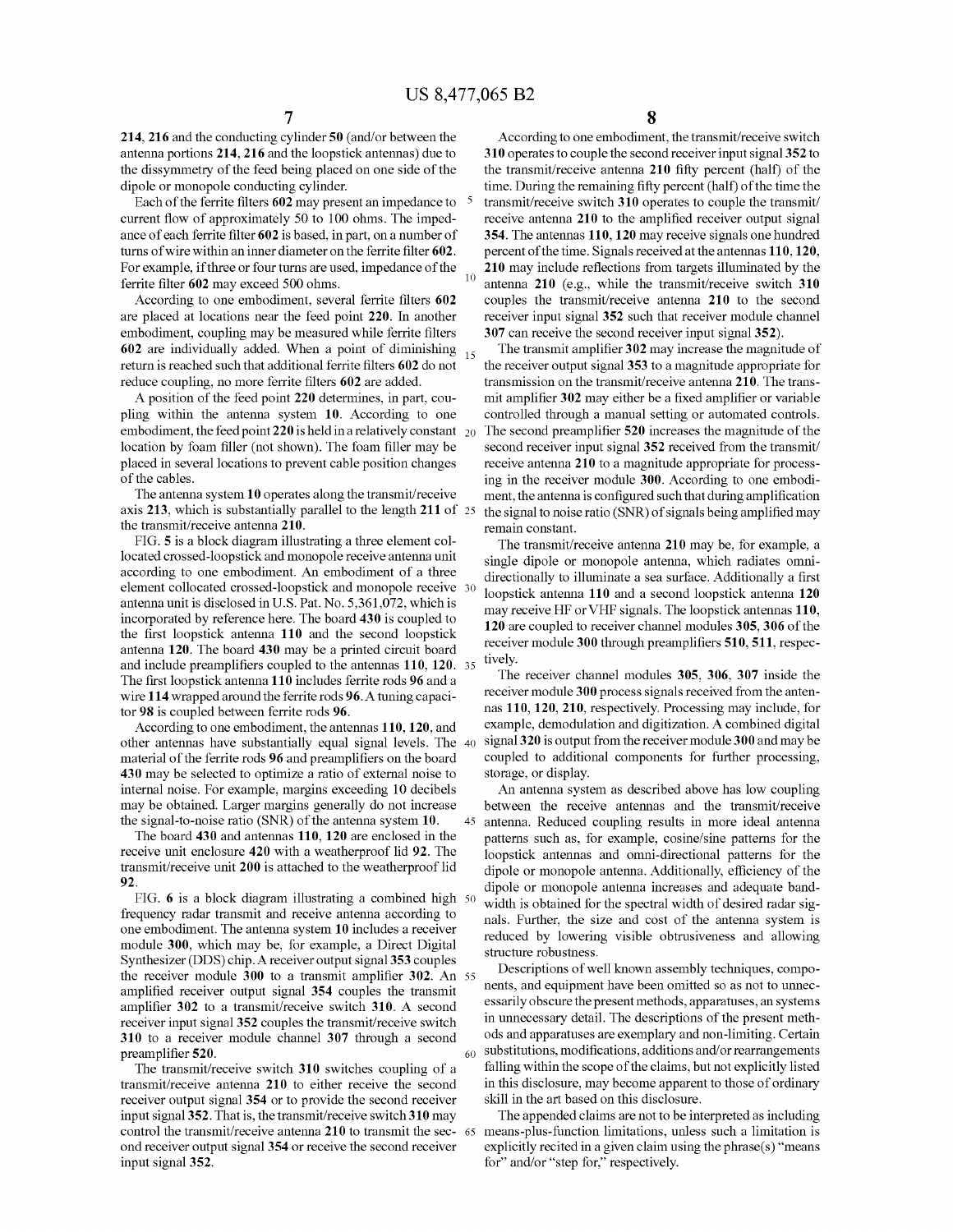What is claimed is:

**1.** An antenna system comprising:

a first unit configured to receive HF or VHF radar signals, the first unit including:

- a first loopstick antenna including a first phase center and a first loopstick axis; and
- a second loopstick antenna including a second phase center and a second loopstick axis that is substantially orthogonal to the first loopstick axis;

a second unit configured to transmit and receive HF or VHF  $\,$   $^{10}$ radar signals, the second unit including:

- a first antenna including a third phase center, wherein the third phase center, the first phase center, and the second phase center are substantially collinear, the first  $_{15}$ antenna further including a first axis that is substantially orthogonal to the first loopstick axis and to the second loopstick axis; and
- a receiver module coupled to the first unit and to the second unit, the receiver module being configured to: 20 receive a first receiver input signal from the first unit; receive a second receiver input signal from the second unit; and

output a receiver output signal to the second unit.

**2.** The antenna system of claim **1,** wherein the first antenna 25 is a substantially vertical antenna.

**3.** The antenna system of claim **1,** wherein the first unit is disposed within an enclosure.

**4.** The antenna system of claim **1,** wherein the second unit further comprises: 30

a conducting cylinder enclosing a first portion of the first antenna.

**5.** The antenna system of claim **4,** wherein the second unit further comprises:

a decoupling device inside the conducting cylinder and 35 surrounding a second portion of the first antenna, wherein the decoupling device is configured to decouple the first antenna from the conducting cylinder, the first loopstick antenna, and the second loopstick antenna.

**6.** The antenna system of claim **1,** wherein the first antenna 40 is a dipole antenna or a monopole antenna.

**7.** The antenna system of claim **1,** further comprising a substantially vertically oriented mast configured to structurally support a portion of the antenna system.

**8.** The antenna system of claim **1,** further comprising: 45

a first preamplifier configured to amplify the first receiver input signal by a first gain prior to the first receiver input signal being received by the receiver module.

**9.** The antenna system of claim **8,** wherein the antenna system is configured such that the second receiver input sig- 50 nal is unamplified prior to being received by the receiver module.

**10.** The antenna system of claim **9,** further comprising:

a second preamplifier configured to amplify the second receiver input signal by a second gain prior to the second 55 receiver input signal being received by the receiver module, wherein the second gain is different from the first gain.

**11.** The antenna system of claim **1,** wherein the first loopstick antenna comprises a first core and a first wire having a 60 first length and configured to form multiple turns around the first core, wherein the second loopstick antenna comprises a second core and a second wire having a second length and configured to form multiple turns around the second core, and wherein the first length and the second length are less than 65 about one tenth of a wavelength of the HF or VHF radar signals.

- **12.** An antenna system comprising:
- a first unit configured to receive HF or VHF radar signals, the first unit including:
	- a first loopstick antenna including a first phase center and a first loopstick axis; and
	- a second loopstick antenna including a second phase center and a second loopstick axis that is substantially orthogonal to the first loopstick axis;
- a second unit configured to transmit and receive HF or VHF radar signals, the second unit including:
	- a first antenna including a third phase center, wherein the third phase center, the first phase center, and the second phase center are substantially collinear along a substantially vertical axis, the first antenna further including a first axis that is substantially orthogonal to the first loopstick axis and to the second loopstick axis;
	- a conducting cylinder enclosing a first portion of the first antenna; and
	- a decoupling device inside the conducting cylinder and surrounding a second portion of the first antenna, wherein the decoupling device is configured to decouple the first antenna from the conducting cylinder, the first loopstick antenna, and the second loopstick antenna; and
- a receiver module coupled to the first unit and to the second unit, the receiver module being configured to:
	- receive a first receiver input signal from the first unit;
	- receive a second receiver input signal from the first unit; and

output a receiver output signal to the second unit.

**13.** The antenna system of claim **12,** wherein the first antenna is a substantially vertical antenna.

**14.** The antenna system of claim **12,** wherein the first unit is disposed within an enclosure.

**15.** The antenna system of claim **12,** wherein the first antenna is a dipole antenna or a monopole antenna.

**16.** An antenna system comprising:

- a first unit configured to receive HF or VHF radar signals, the first unit including:
	- a first loopstick antenna including a first phase center, a first loopstick axis, a first core, and a first wire configured to form multiple turns around the first core; and
	- a second loopstick antenna including a second phase center, a second loopstick axis that is substantially orthogonal to the first loopstick axis, a second core, and a second wire configured to form multiple turns around the second core;
- a second unit configured to transmit and receive HF or VHF radar signals, the second unit including:
	- a dipole antenna including a third phase center, wherein the third phase center, the first phase center, and the second phase center are substantially collinear, the dipole antenna further including a first axis that is substantially orthogonal to the first loopstick axis and to the second loopstick axis.

**17.** The antenna system of claim **16,** wherein the dipole antenna has a length, and wherein a length of the first wire and a length of the second wire are less than or equal to about one fifth of the length of the dipole antenna.

**18.** The antenna system of claim **16,** wherein the dipole antenna is a substantially vertical antenna.

**19.** The antenna system of claim **16,** wherein the first unit is disposed within an enclosure.